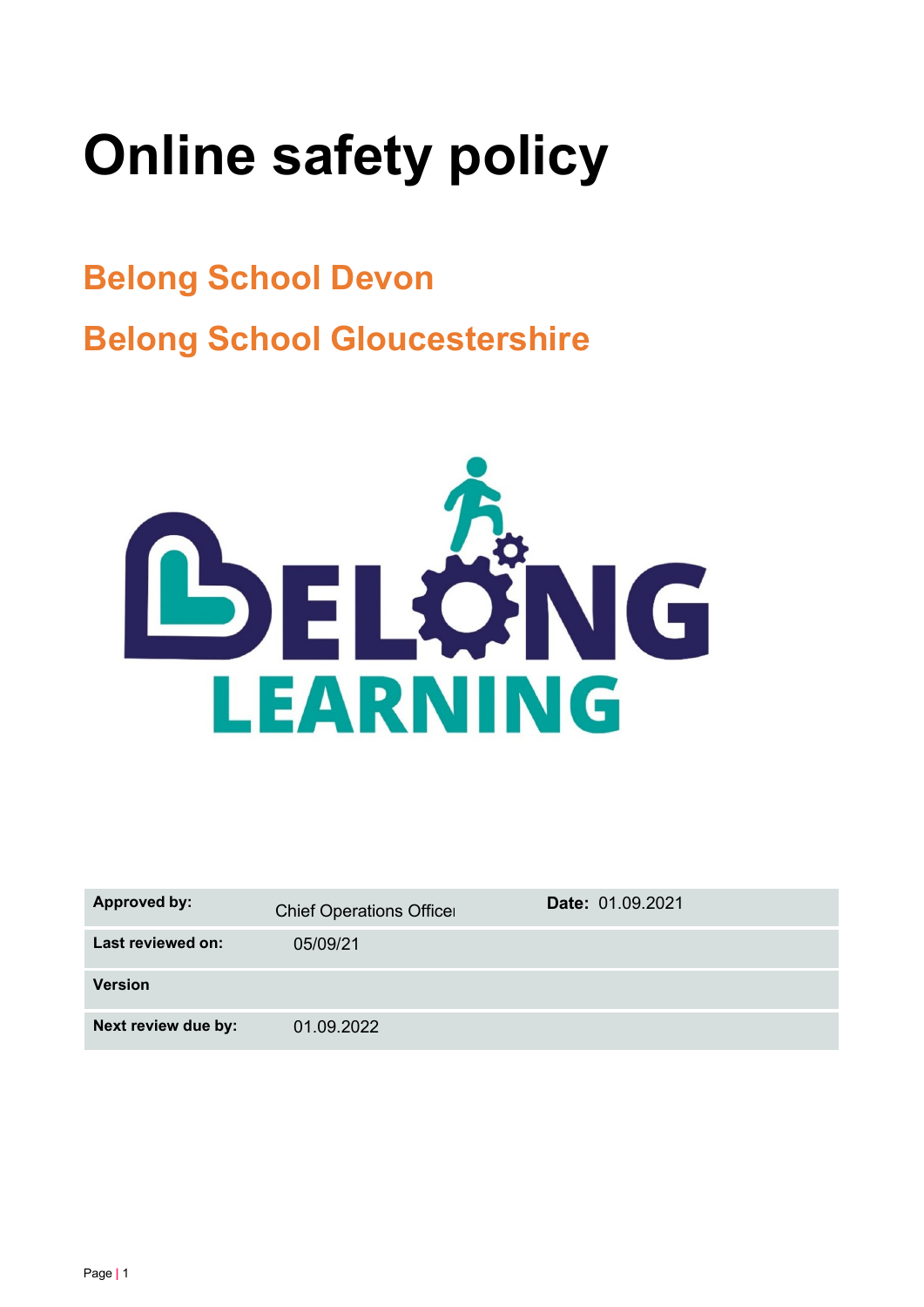## **Contents**

#### <span id="page-1-0"></span>**Amendments to Version 3**

| <b>POLICY</b><br><b>SECTION</b> | <b>WHAT'S CHANGED?</b>                                                                                                                                                                                      | WHY?                                                                                                                                                                                   |
|---------------------------------|-------------------------------------------------------------------------------------------------------------------------------------------------------------------------------------------------------------|----------------------------------------------------------------------------------------------------------------------------------------------------------------------------------------|
| Section 1                       | Included reference to mobile and smart technology                                                                                                                                                           | To reflect the terminology used in KCSIE                                                                                                                                               |
| Section 1                       | Added the 4 key categories of risk                                                                                                                                                                          | One of these (commerce) was new for KCSIE<br>2021, so we've included them here as well as<br>in our child protection policy to help you outline<br>the risks your approach is based on |
| Section 3.1                     | Added governors' responsibility to ensure that, where necessary,<br>teaching about safeguarding, including online safety, is adapted for<br>vulnerable children, victims of abuse and some pupils with SEND | To reflect new guidance in paragraph 119 of<br><b>KCSIE</b>                                                                                                                            |
| Section 3.3                     | Added the designated safeguarding lead's responsibility to manage all<br>online safety issues and incidents in line with the school child protection<br>policy                                              | To reflect the role of the deputy safeguarding<br>lead as described in Annex C of KCSIE, and<br>indicate how the online safety policy connects<br>with the child protection policy     |
| Section 3.4                     | Clarified that the ICT manager is responsible for putting in place an<br>'appropriate level' of security protection procedures                                                                              | To cover the school's responsibility to do this,<br>as outlined in paragraph 131 of KCSIE                                                                                              |
| Section 3.5                     | Added that staff are responsible for responding appropriately to all<br>reports and concerns about sexual violence and/or harassment, both<br>online and offline                                            | To reflect guidance in paragraph 447 of KCSIE                                                                                                                                          |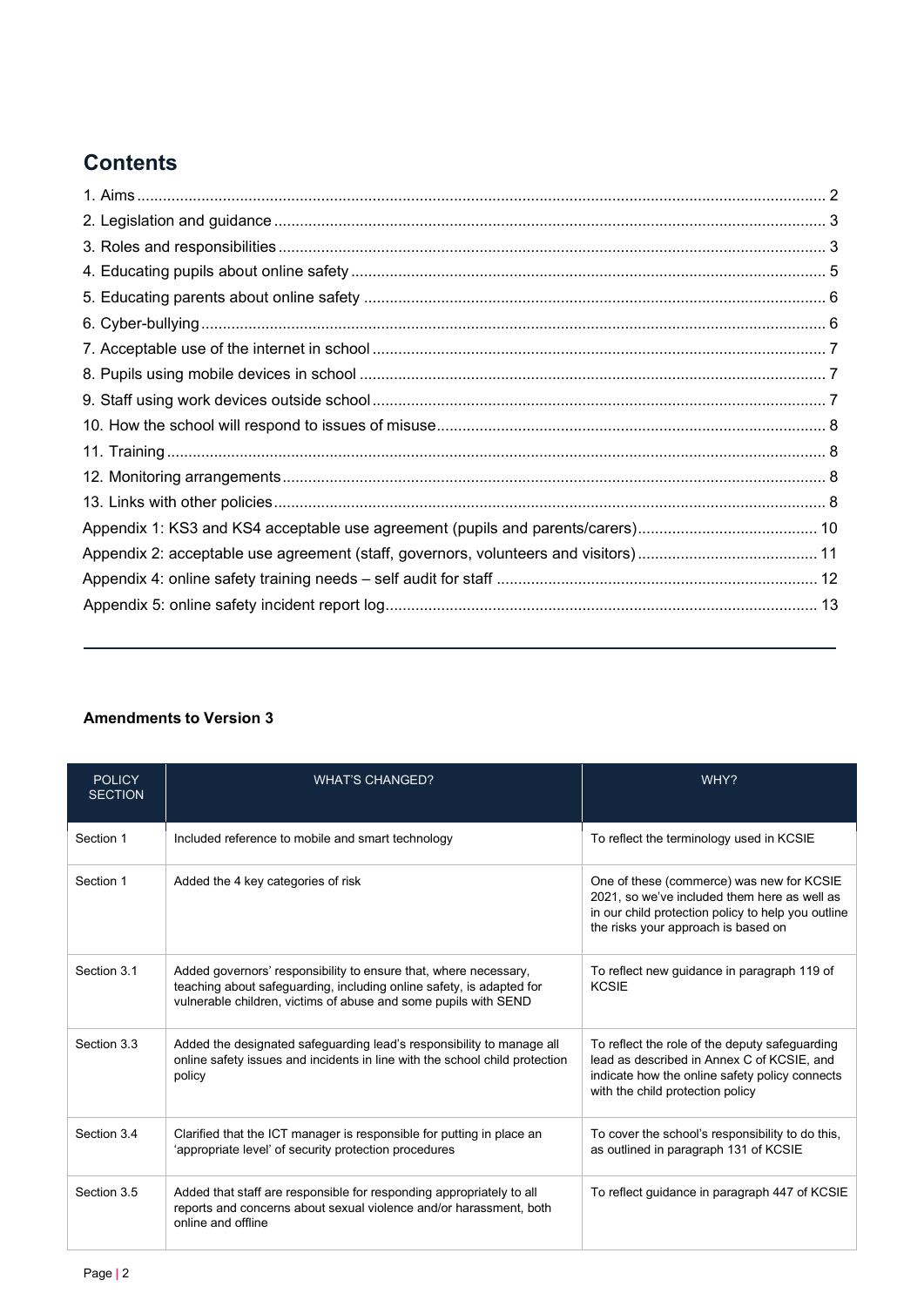| <b>POLICY</b><br><b>SECTION</b> | <b>WHAT'S CHANGED?</b>                                                                                                                                                                                                                                                                                                                                                                                                                                                                                                                                                                                                           | WHY?                                                               |
|---------------------------------|----------------------------------------------------------------------------------------------------------------------------------------------------------------------------------------------------------------------------------------------------------------------------------------------------------------------------------------------------------------------------------------------------------------------------------------------------------------------------------------------------------------------------------------------------------------------------------------------------------------------------------|--------------------------------------------------------------------|
| Section 4                       | Removed references to the delay to the statutory rollout of the RSE<br>curriculum                                                                                                                                                                                                                                                                                                                                                                                                                                                                                                                                                | To reflect that the new RSE curriculum is now<br>statutory         |
| Section 4                       | Added 'What sorts of boundaries are appropriate in friendships with<br>peers and others (including in a digital context)' to the list of things pupils<br>will know by the end of primary school                                                                                                                                                                                                                                                                                                                                                                                                                                 | To better reflect the relevant RSE guidance<br>(page 22)           |
| Section 4                       | Added 'How people can actively communicate and recognise consent<br>from others, including sexual consent, and how and when consent can<br>be withdrawn (in all contexts, including online)' to the list of things pupils<br>will know by the end of secondary school                                                                                                                                                                                                                                                                                                                                                            | To better reflect the relevant RSE guidance<br>(page 29)           |
| Section 6.3                     | Added that staff may also confiscate devices for evidence to hand to the<br>police, if a pupil discloses that they are being abused and that this abuse<br>includes an online element                                                                                                                                                                                                                                                                                                                                                                                                                                            | To reflect guidance in paragraph 443 of KCSIE                      |
| Section 6.3                     | Added a link to the UKCIS guidance on sharing nudes and semi-nudes                                                                                                                                                                                                                                                                                                                                                                                                                                                                                                                                                               | This resource is recommended in paragraph<br>443 of KCSIE          |
| Section 11                      | Added that staff should be made aware that:<br>• Technology is a significant component in many safeguarding and<br>wellbeing issues, and that children are at risk of online abuse<br>• Children can abuse their peers online through:<br>• Abusive, harassing, and misogynistic messages<br>• Non-consensual sharing of indecent nude and semi-<br>nude images and/or videos, especially around chat<br>groups<br>• Sharing of abusive images and pornography, to those<br>who don't want to receive such content<br>• Physical abuse, sexual violence and initiation/hazing type violence<br>can all contain an online element | To reflect paragraphs 24 and 49 of KCSIE                           |
| Section 11                      | Added that training will help staff:<br>develop better awareness to assist in spotting the signs and<br>symptoms of online abuse<br>develop the ability to ensure pupils can recognise dangers and<br>$\bullet$<br>risks in online activity and can weigh them up<br>develop the ability to influence pupils to make the healthiest<br>$\bullet$<br>long-term choices and keep them safe from harm in the short<br>term                                                                                                                                                                                                          | To reflect paragraphs 62, 96 and 103 of the<br><b>RSE</b> guidance |
| Section 12                      | Specified that the policy should be reviewed every year                                                                                                                                                                                                                                                                                                                                                                                                                                                                                                                                                                          | To reflect the recommendation in paragraph<br>132 of KCSIE         |
| Appendix 4                      | Added 'Are you aware of the ways pupils can abuse their peers online?'<br>to the list of questions                                                                                                                                                                                                                                                                                                                                                                                                                                                                                                                               | To reflect the guidance in paragraph 24 of<br><b>KCSIE</b>         |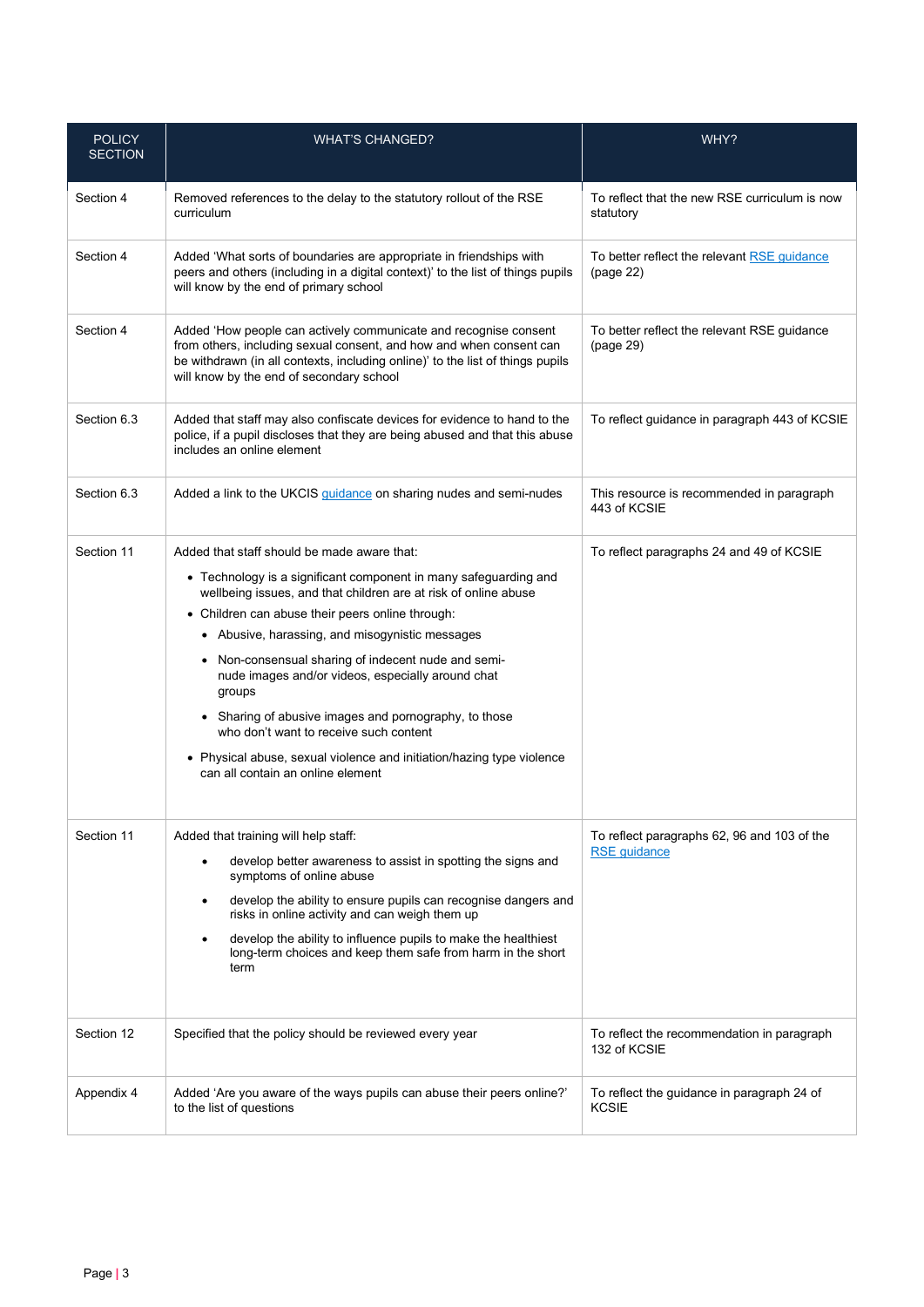## **1. Aims**

Belong aims to:

- Have robust processes in place to ensure the online safety of pupils, staff, volunteers and governors
- Deliver an effective approach to online safety, which empowers us to protect and educate the whole school community in its use of technology, including mobile and smart technology (which we refer to as 'mobile phones')
- Establish clear mechanisms to identify, intervene and escalate an incident, where appropriate

#### **The 4 key categories of risk**

Our approach to online safety is based on addressing the following categories of risk:

- **Content** being exposed to illegal, inappropriate or harmful content, such as pornography, fake news, racism, misogyny, self-harm, suicide, anti-Semitism, radicalisation and extremism
- **Contact** being subjected to harmful online interaction with other users, such as peer-to-peer pressure, commercial advertising and adults posing as children or young adults with the intention to groom or exploit them for sexual, criminal, financial or other purposes
- **Conduct** personal online behaviour that increases the likelihood of, or causes, harm, such as making, sending and receiving explicit images (e.g. consensual and non-consensual sharing of nudes and semi-nudes and/or pornography), sharing other explicit images and online bullying; and
- **Commerce** risks such as online gambling, inappropriate advertising, phishing and/or financial scam

## <span id="page-3-0"></span>**2. Legislation and guidance**

This policy is based on the Department for Education's (DfE) statutory safeguarding guidance, Keeping [Children Safe in Education,](https://www.gov.uk/government/publications/keeping-children-safe-in-education--2) and i[ts advice for schools on:](https://www.gov.uk/government/publications/preventing-and-tackling-bullying) 

- > [Teaching online safety in schools](https://www.gov.uk/government/publications/teaching-online-safety-in-schools)
- [Preventing and tackling bullying](https://www.gov.uk/government/publications/preventing-and-tackling-bullying) and [cyber-bullying: advice for headteachers and school staff](https://www.gov.uk/government/publications/preventing-and-tackling-bullying)
- > Relationships and sex education
- [Searching, screening and confiscation](https://www.gov.uk/government/publications/searching-screening-and-confiscation)

It also refers to the DfE's guidance on [protecting children from radicalisation.](https://www.gov.uk/government/publications/protecting-children-from-radicalisation-the-prevent-duty)

It reflects existing legislation, including but not limited to the [Education Act 1996](https://www.legislation.gov.uk/ukpga/1996/56/contents) (as amended), the [Education and Inspections Act 2006](https://www.legislation.gov.uk/ukpga/2006/40/contents) and the [Equality Act 2010.](https://www.legislation.gov.uk/ukpga/2010/15/contents) In addition, it reflects the [Education Act](http://www.legislation.gov.uk/ukpga/2011/21/contents/enacted)  [2011,](http://www.legislation.gov.uk/ukpga/2011/21/contents/enacted) which has given teachers stronger powers to tackle cyber-bullying by, if necessary, searching for and deleting inappropriate images or files on pupils' electronic devices where they believe there is a 'good reason' to do so.

This policy complies with independent school standards.

## <span id="page-3-1"></span>**3. Roles and responsibilities**

## **3.1 The Board of Directors**

The board has overall responsibility for monitoring this policy and holding the headteacher to account for its implementation.

The board will co-ordinate regular meetings with appropriate staff to discuss online safety, and monitor online safety logs as provided by the designated safeguarding lead (DSL).

The Director who oversees online safety is Dan Tipp (COO)

All Directors will:

Ensure that they have read and understand this policy

Page **|** 4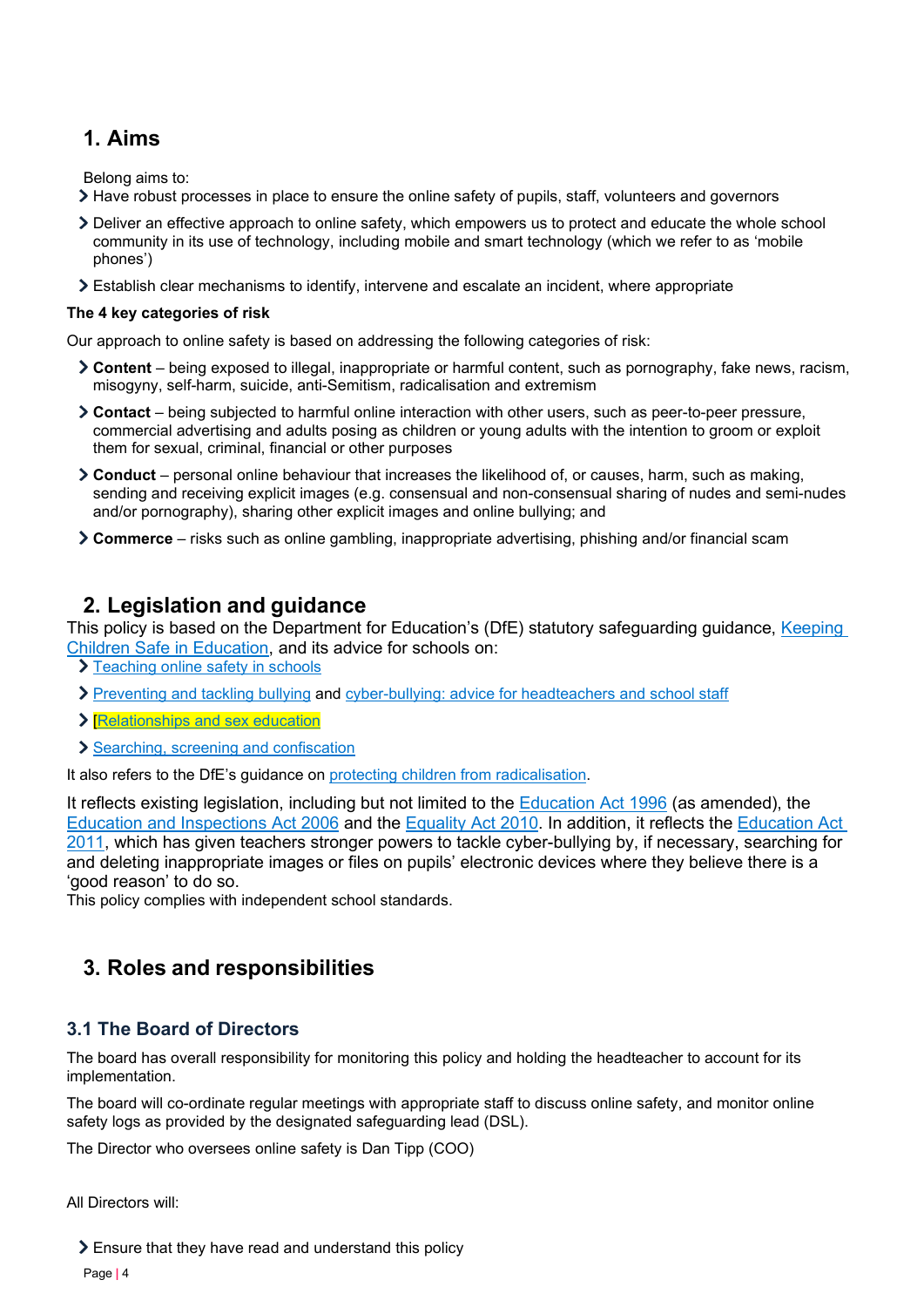- Agree and adhere to the terms on acceptable use of the school's ICT systems and the internet (appendix 3)
- Ensure that, where necessary, teaching about safeguarding, including online safety, is adapted for vulnerable children, victims of abuse and some pupils with SEND because of the importance of recognising that a 'one size fits all' approach may not be appropriate for all children in all situations, and a more personalised or contextualised approach may often be more suitable

## **3.2 The Head Teacher**

The Head Teacher is responsible for ensuring that all staff understand this policy, and that it is being implemented consistently throughout the school.

### **3.3 The designated safeguarding lead**

Details of the school's DSL and DDSLs are set out in our child protection and safeguarding policy as well as relevant job descriptions.

The DSL takes lead responsibility for online safety in school, in particular:

Supporting the headteacher in ensuring that staff understand this policy and that it is being implemented consistently throughout the school

Working with the Head Teacher, ICT manager and other staff, as necessary, to address any online safety issues or incidents

Managing all online safety issues and incidents in line with the school child protection policy

Ensuring that any online safety incidents are logged on CPOMS (see appendix 5) and dealt with appropriately in line with this policy

Ensuring that any incidents of cyber-bullying are logged on CPOMS and dealt with appropriately in line with the school behaviour policy

Updating and delivering staff training on online safety (appendix 4 contains a self-audit for staff on online safety training needs)

- Liaising with other agencies and/or external services if necessary
- Ensuring commissioners are appropriately briefed about incidents.
- Providing regular reports on online safety in school to the headteacher and directors, as required.

This list is not intended to be exhaustive.

#### **3.4 The IT operations**

The company rpoviding IT operations is responsible for:

Putting in place an appropriate level of security protection procedures, such as filtering and monitoring systems, which are reviewed and updated on a regular basis to assess effectiveness and ensure pupils are kept safe from potentially harmful and inappropriate content and contact online while at school, including terrorist and extremist material

Ensuring that the school's ICT systems are secure and protected against viruses and malware, and that such safety mechanisms are updated regularly

Conducting a full security check and monitoring the school's ICT systems on a fortnightly basis and reporting any concerns to the Headteacher.

Blocking access to potentially dangerous sites and, where possible, preventing the downloading of potentially dangerous files

Ensuring that any online safety incidents are logged on CPOMS (see appendix 5) and dealt with appropriately in line with this policy

Ensuring that any incidents of cyber-bullying are dealt with appropriately in line with the school behaviour policy

This list is not intended to be exhaustive.

#### **3.5 All staff and volunteers**

All staff, including contractors and agency staff, and volunteers are responsible for: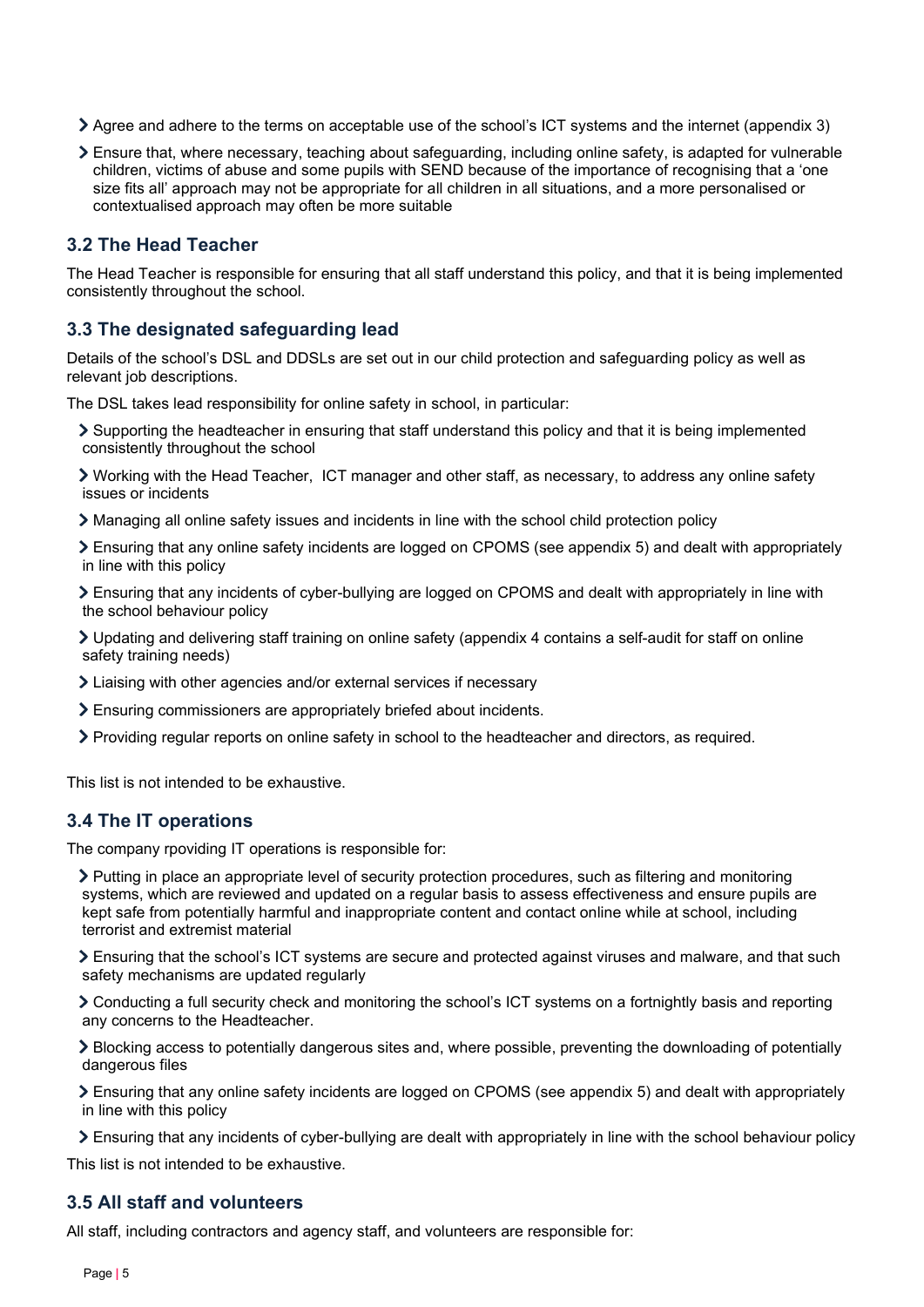- Maintaining an understanding of this policy
- Implementing this policy consistently
- Agreeing and adhering to the terms on acceptable use of the school's ICT systems and the internet (appendix 3), and ensuring that pupils follow the school's terms on acceptable use (appendices 1 and 2)
- Working with the DSL to ensure that any online safety incidents are logged on CPOMS (see appendix 5) and dealt with appropriately in line with this policy
- Ensuring that any incidents of cyber-bullying are logged on CPOMS and dealt with appropriately in line with the school behaviour policy
- Responding appropriately to all reports and concerns about sexual violence and/or harassment, both online and offline and maintaining an attitude of 'it could happen here'

This list is not intended to be exhaustive.

## **3.6 Parents**

Parents are expected to:

- Notify a member of staff or the Head Teacher of any concerns or queries regarding this policy
- Ensure their child has read, understood and agreed to the terms on acceptable use of the school's ICT systems and internet (appendices 1 and 2)

Parents can seek further guidance on keeping children safe online from the following organisations and websites:

- What are the issues? [UK Safer Internet Centre](https://www.saferinternet.org.uk/advice-centre/parents-and-carers/what-are-issues)
- $\triangleright$  Hot topics  $\frac{1}{2}$  [Childnet International](http://www.childnet.com/parents-and-carers/hot-topics)
- Parent resource sheet [Childnet International](https://www.childnet.com/resources/parents-and-carers-resource-sheet)
- > Healthy relationships – [Disrespect Nobody](https://www.disrespectnobody.co.uk/)

#### **3.7 Visitors and members of the community**

Visitors and members of the community who use the school's ICT systems or internet will be made aware of this policy, when relevant, and expected to read and follow it. If appropriate, they will be expected to agree to the terms on acceptable use (appendix 3).

## <span id="page-5-0"></span>**4. Educating pupils about online safety**

All children will be taught about online safety as part of the curriculum:

The text below is taken from the [National Curriculum computing programmes of study.I](https://www.gov.uk/government/publications/national-curriculum-in-england-computing-programmes-of-study/national-curriculum-in-england-computing-programmes-of-study)t is also taken from the [guidance on relationships education, relationships and sex education \(RSE\) and health education.](https://www.gov.uk/government/publications/relationships-education-relationships-and-sex-education-rse-and-health-education) 

**All** schools have to teach:

[Relationships and sex education and health education](https://schoolleaders.thekeysupport.com/uid/66a1d83e-2fb9-411e-91f1-fe52a09d16d1/) in secondary schools

#### In **Key Stage 3**, pupils will be taught to:

- Understand a range of ways to use technology safely, respectfully, responsibly and securely, including protecting their online identity and privacy
- Recognise inappropriate content, contact and conduct, and know how to report concerns

#### Pupils in **Key Stage 4** will be taught:

- To understand how changes in technology affect safety, including new ways to protect their online privacy and identity
- > How to report a range of concerns

By the **end of secondary school**, pupils will know:

Their rights, responsibilities and opportunities online, including that the same expectations of behaviour apply in all contexts, including online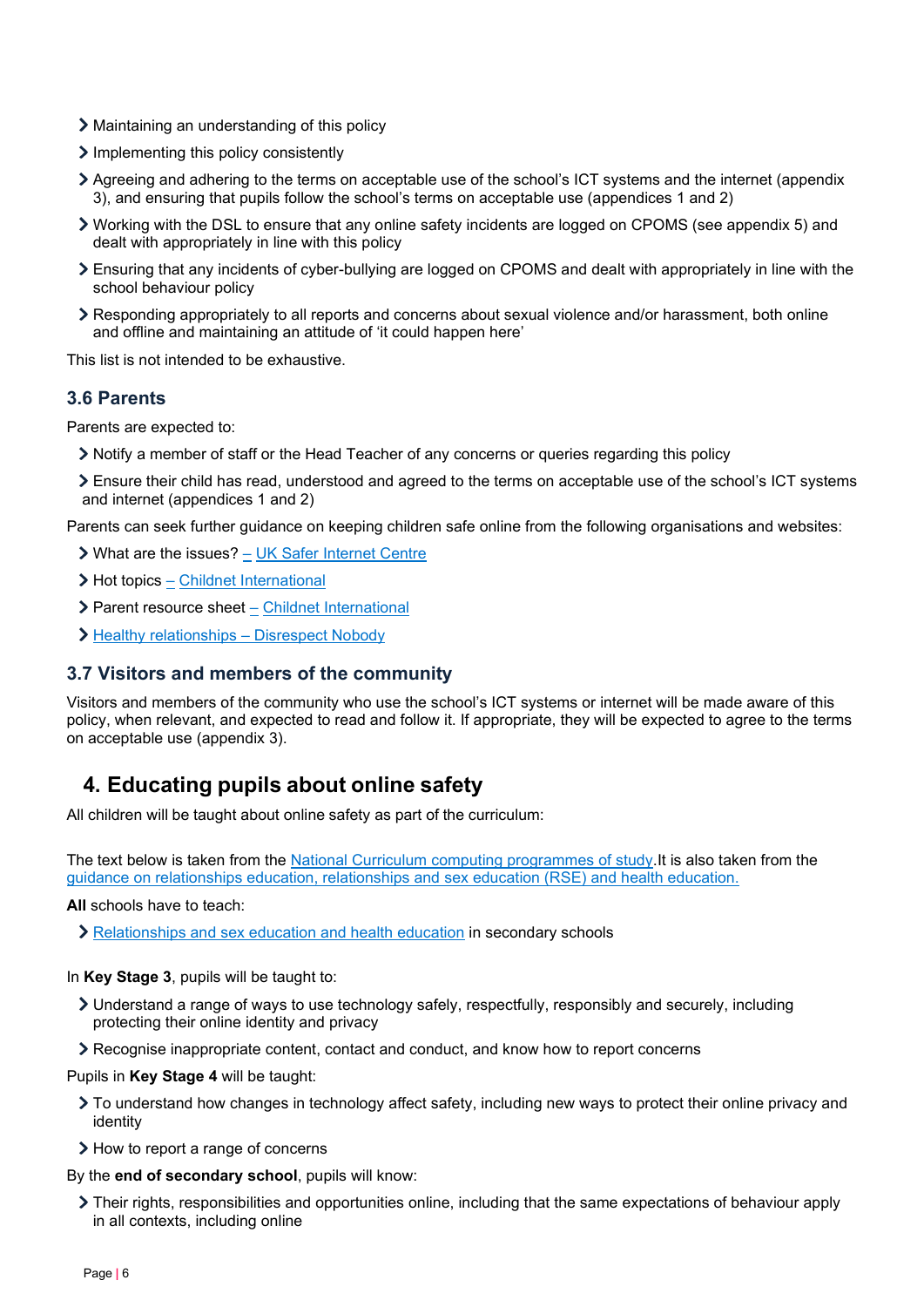- About online risks, including that any material someone provides to another has the potential to be shared online and the difficulty of removing potentially compromising material placed online
- Not to provide material to others that they would not want shared further and not to share personal material which is sent to them
- What to do and where to get support to report material or manage issues online
- > The impact of viewing harmful content
- That specifically sexually explicit material (e.g. pornography) presents a distorted picture of sexual behaviours, can damage the way people see themselves in relation to others and negatively affect how they behave towards sexual partners
- That sharing and viewing indecent images of children (including those created by children) is a criminal offence which carries severe penalties including jail
- How information and data is generated, collected, shared and used online
- How to identify harmful behaviours online (including bullying, abuse or harassment) and how to report, or find support, if they have been affected by those behaviours
- How people can actively communicate and recognise consent from others, including sexual consent, and how and when consent can be withdrawn (in all contexts, including online)

All children who attend Belong Schools are defined as vulnerable, all have SEND, some are victims of abuse and have previous history of CSE or CCE. The safe use of social media and the internet is, therefore, regularly covered by learning coaches who ensure that the curriculum and learning is adapted appropriately..

## <span id="page-6-0"></span>**5. Educating parents about online safety**

The school will raise parents' awareness of internet safety in letters or other communications home, and in information via our website. This policy will also be shared with parents.

Online safety will also be covered during other communications with parents and parents evenings/events.

If parents have any queries or concerns in relation to online safety, these should be raised in the first instance with the Head Teacher and/or the DSL.

Concerns or queries about this policy can be raised with any member of staff or the Head Teacher.

## <span id="page-6-1"></span>**6. Cyber-bullying**

#### **6.1 Definition**

Cyber-bullying takes place online, such as through social networking sites, messaging apps or gaming sites. Like other forms of bullying, it is the repetitive, intentional harming of one person or group by another person or group, where the relationship involves an imbalance of power. (See also the school behaviour regulation policy.)

## **6.2 Preventing and addressing cyber-bullying**

To help prevent cyber-bullying, we will ensure that pupils understand what it is and what to do if they become aware of it happening to them or others. We will ensure that pupils know how they can report any incidents and are encouraged to do so, including where they are a witness rather than the victim.

The school will actively discuss cyber-bullying with pupils, explaining the reasons why it occurs, the forms it may take and what the consequences can be. Progress leads and mentors will discuss cyber-bullying with their tutor groups, and the issue will be addressed in group sessions and assemblies.

Teaching staff are also encouraged to find opportunities to use aspects of the curriculum to cover cyberbullying. This includes personal, social, health and economic (PSHE) education, and other subjects where appropriate.

All staff, proprietors, and volunteers (where appropriate) receive training on cyber-bullying, its impact and ways to support pupils, as part of safeguarding training (see section 11 for more detail).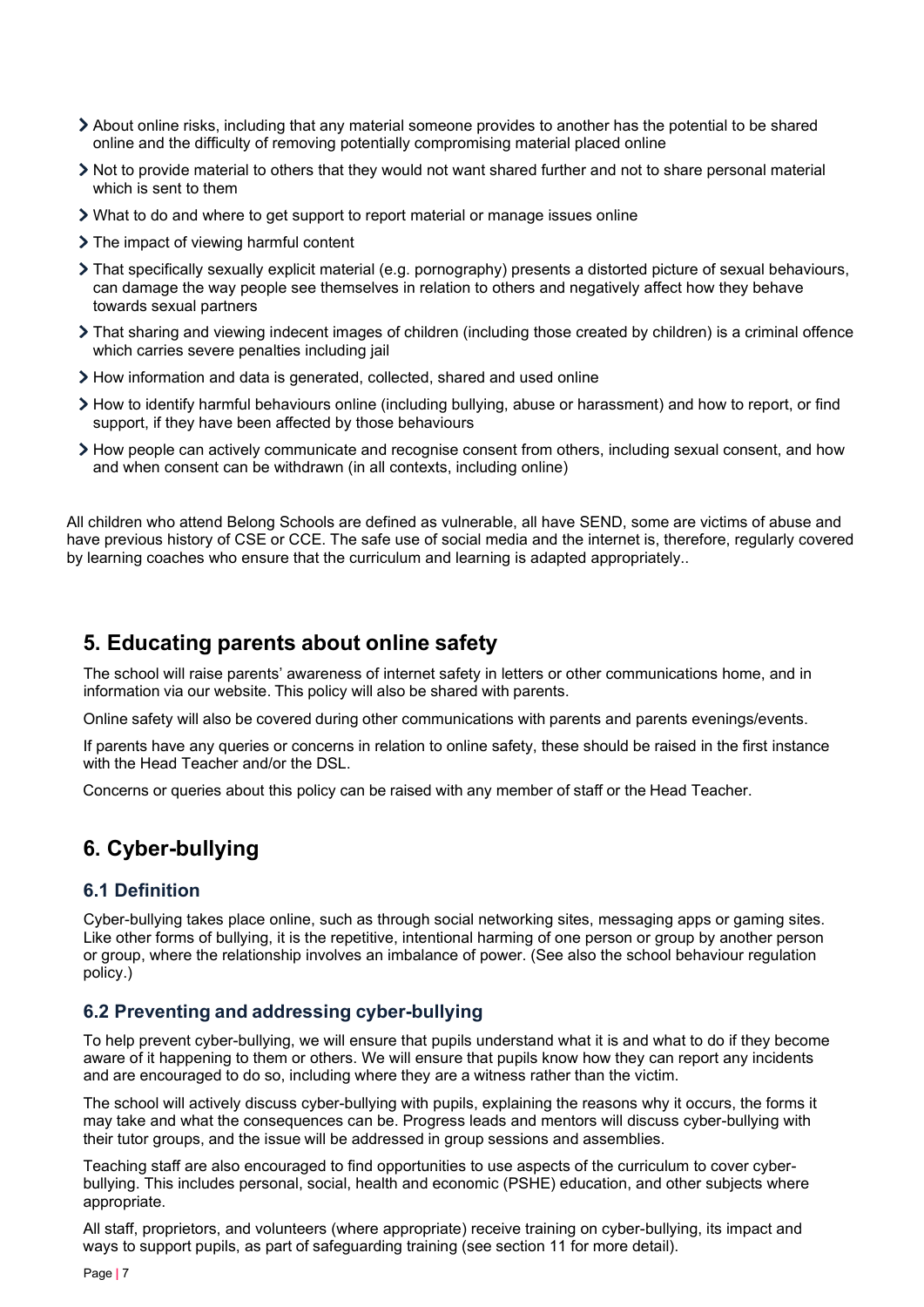The school also sends information/leaflets on cyber-bullying to parents so that they are aware of the signs, how to report it and how they can support children who may be affected.

In relation to a specific incident of cyber-bullying, the school will follow the processes set out in the school behaviour regulation policy. Where illegal, inappropriate or harmful material has been spread among pupils, the school will use all reasonable endeavours to ensure the incident is contained.

The DSL will consider whether the incident should be reported to the police if it involves illegal material, and will work with external services if it is deemed necessary to do so.

### **6.3 Examining electronic devices**

School staff have the specific power under the Education and Inspections Act 2006 (which has been increased by the Education Act 2011) to search for and, if necessary, delete inappropriate images or files on pupils' electronic devices, including mobile phones, iPads and other tablet devices, where they believe there is a 'good reason' to do so.

When deciding whether there is a good reason to examine or erase data or files on an electronic device, staff must reasonably suspect that the data or file in question has been, or could be, used to:

- Cause harm, and/or
- Disrupt teaching, and/or
- > Break any of the school rules

If inappropriate material is found on the device, it is up to the staff member in conjunction with the DSL or other member of the senior leadership team to decide whether they should:

- > Delete that material, or
- Retain it as evidence (of a criminal offence or a breach of school discipline), and/or
- $\geq$  Report it to the police\*

\* Staff may also confiscate devices for evidence to hand to the police, if a pupil discloses that they are being abused and that this abuse includes an online element.

Any searching of pupils will be carried out in line with:

- The DfE's latest guidance on [screening, searching and confiscation](https://www.gov.uk/government/publications/searching-screening-and-confiscation)
- UKCIS guidance on [sharing nudes and semi-nudes: advice for education settings working with children and](https://www.gov.uk/government/publications/sharing-nudes-and-semi-nudes-advice-for-education-settings-working-with-children-and-young-people)  [young people](https://www.gov.uk/government/publications/sharing-nudes-and-semi-nudes-advice-for-education-settings-working-with-children-and-young-people)
- > The school's COVID-19 risk assessment

Any complaints about searching for or deleting inappropriate images or files on pupils' electronic devices will be dealt with through the school complaints procedure.

## <span id="page-7-0"></span>**7. Acceptable use of the internet in school**

All pupils, parents, staff, volunteers and proprietors are expected to sign an agreement regarding the acceptable use of the school's ICT systems and the internet (appendices 1-3). Visitors will be expected to read and agree to the school's terms on acceptable use if relevant.

Use of the school's internet must be for educational purposes only, or for the purpose of fulfilling the duties of an individual's role.

We will monitor the websites visited by pupils, staff, volunteers, proprietors and visitors (where relevant) to ensure they comply with the above.

More information is set out in the acceptable use agreements in appendices 1, 2 and 3.

## <span id="page-7-1"></span>**8. Pupils using mobile devices in school**

Pupils may bring mobile devices into school, but are not permitted to use them during:

• Lessons

The use of mobile devices should also take into consideration the needs of the individual student and should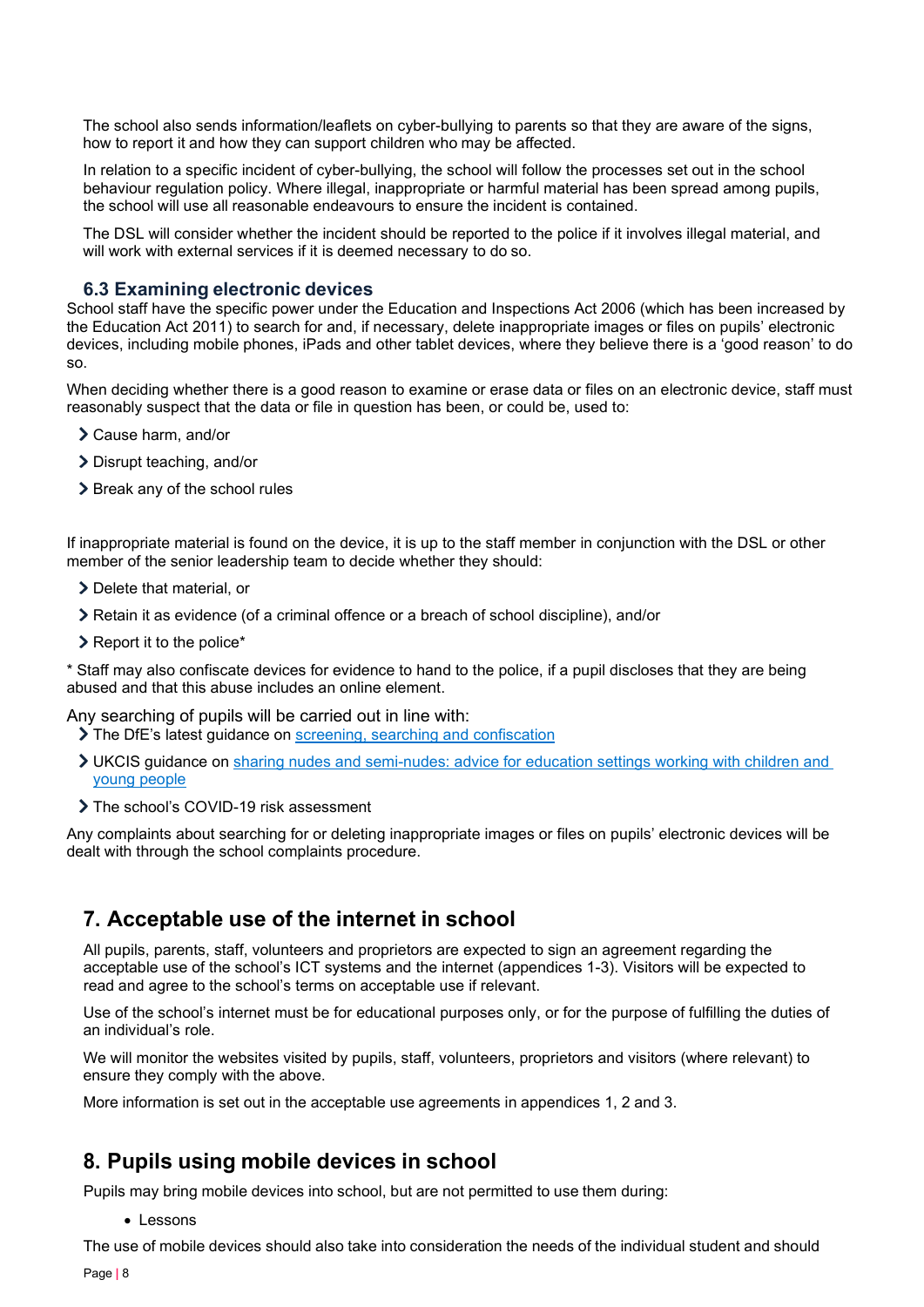be managed appropriately.

Any use of mobile devices in school by pupils must be in line with the acceptable use agreement (see appendices 1 and 2).

Any breach of the acceptable use agreement by a pupil may result in action in line with the school behaviour policy.

## <span id="page-8-0"></span>**9. Staff using work devices outside school**

All staff members will take appropriate steps to ensure their devices remain secure. This includes, but is not limited to:

- $\triangleright$  Keeping the device password-protected strong passwords are at least 8 characters, with a combination of upper and lower-case letters, numbers and special characters (e.g. asterisk or currency symbol)
- Ensuring their hard drive is encrypted this means if the device is lost or stolen, no one can access the files stored on the hard drive by attaching it to a new device
- Making sure the device locks if left inactive for a period of time
- Not sharing the device among family or friends
- Installing anti-virus and anti-spyware software
- $\triangleright$  Keeping operating systems up to date always install the latest updates

Staff members must not use the device in any way which would violate the school's terms of acceptable use, as set out in appendix 3.

Work devices must be used solely for work activities.

If staff have any concerns over the security of their device, they must seek advice from IT Operations

## <span id="page-8-1"></span>**10. How the school will respond to issues of misuse**

Where a pupil misuses the school's ICT systems or internet, we will follow the procedures set out in our policies on behaviour and ICT and internet acceptable use . The action taken will depend on the individual circumstances, nature and seriousness of the specific incident, and will be proportionate.

Where a staff member misuses the school's ICT systems or the internet, or misuses a personal device where the action constitutes misconduct, the matter will be dealt with in accordance with the staff code of conduct or disciplinary policy. The action taken will depend on the individual circumstances, nature and seriousness of the specific incident.

The school will consider whether incidents which involve illegal activity or content, or otherwise serious incidents, should be reported to the police.

## <span id="page-8-2"></span>**11. Training**

All new staff members will receive training, as part of their induction, on safe internet use and online safeguarding issues including cyber-bullying and the risks of online radicalisation.

All staff members will receive refresher training at least once each academic year as part of safeguarding training, as well as relevant updates as required (for example through emails, e-bulletins and staff meetings).

By way of this training, all staff will be made aware that:

- Technology is a significant component in many safeguarding and wellbeing issues, and that children are at risk of online abuse
- Children can abuse their peers online through:
	- o Abusive, harassing, and misogynistic messages
	- o Non-consensual sharing of indecent nude and semi-nude images and/or videos, especially around chat groups
	- Sharing of abusive images and pornography, to those who don't want to receive such content

Physical abuse, sexual violence and initiation/hazing type violence can all contain an online element

Training will also help staff:

Page **|** 9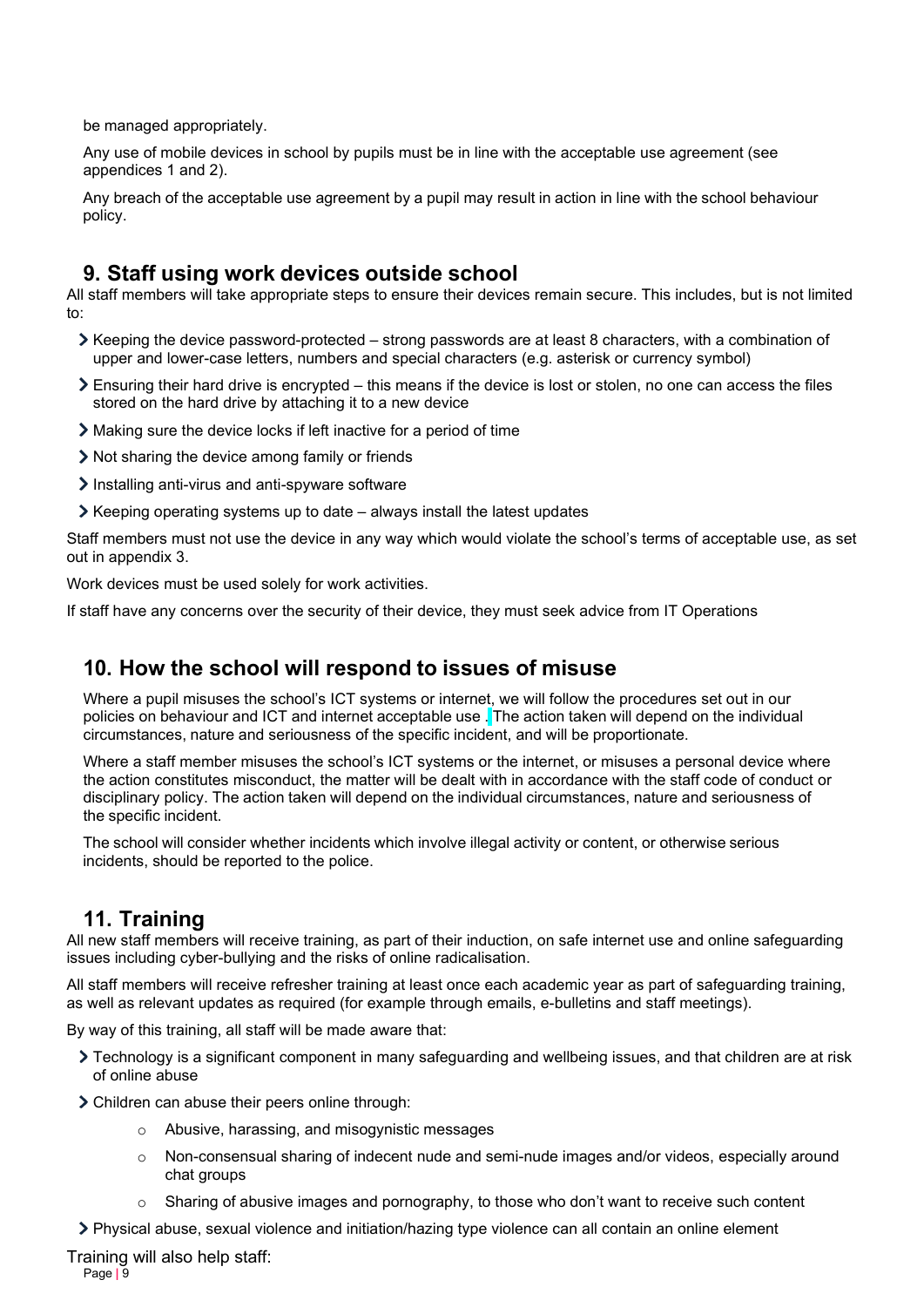- develop better awareness to assist in spotting the signs and symptoms of online abuse
- develop the ability to ensure pupils can recognise dangers and risks in online activity and can weigh the risks up
- develop the ability to influence pupils to make the healthiest long-term choices and keep them safe from harm in the short term

The DSL and DDSLs will undertake child protection and safeguarding training, which will include online safety, at least every 2 years. They will also update their knowledge and skills on the subject of online safety at regular intervals, and at least annually.

Directors will receive training on safe internet use and online safeguarding issues as part of their safeguarding training.

Volunteers will receive appropriate training and updates, if applicable.

More information about safeguarding training is set out in our child protection and safeguarding policy.

## <span id="page-9-0"></span>**12. Monitoring arrangements**

The DSL logs behaviour and safeguarding issues related to online safety. An incident report log can be found in appendix 5.

This policy will be reviewed every year by the board. The review (such as the one available [here\)](https://360safe.org.uk/) will be supported by an annual risk assessment that considers and reflects the risks pupils face online. This is important because technology, and the risks and harms related to it, evolve and change rapidly.

## <span id="page-9-1"></span>**13. Links with other policies**

This online safety policy is linked to our:

- Child protection and safeguarding policy
- Behaviour policy
- Staff disciplinary procedures
- Data protection policy and privacy notices
- Complaints procedure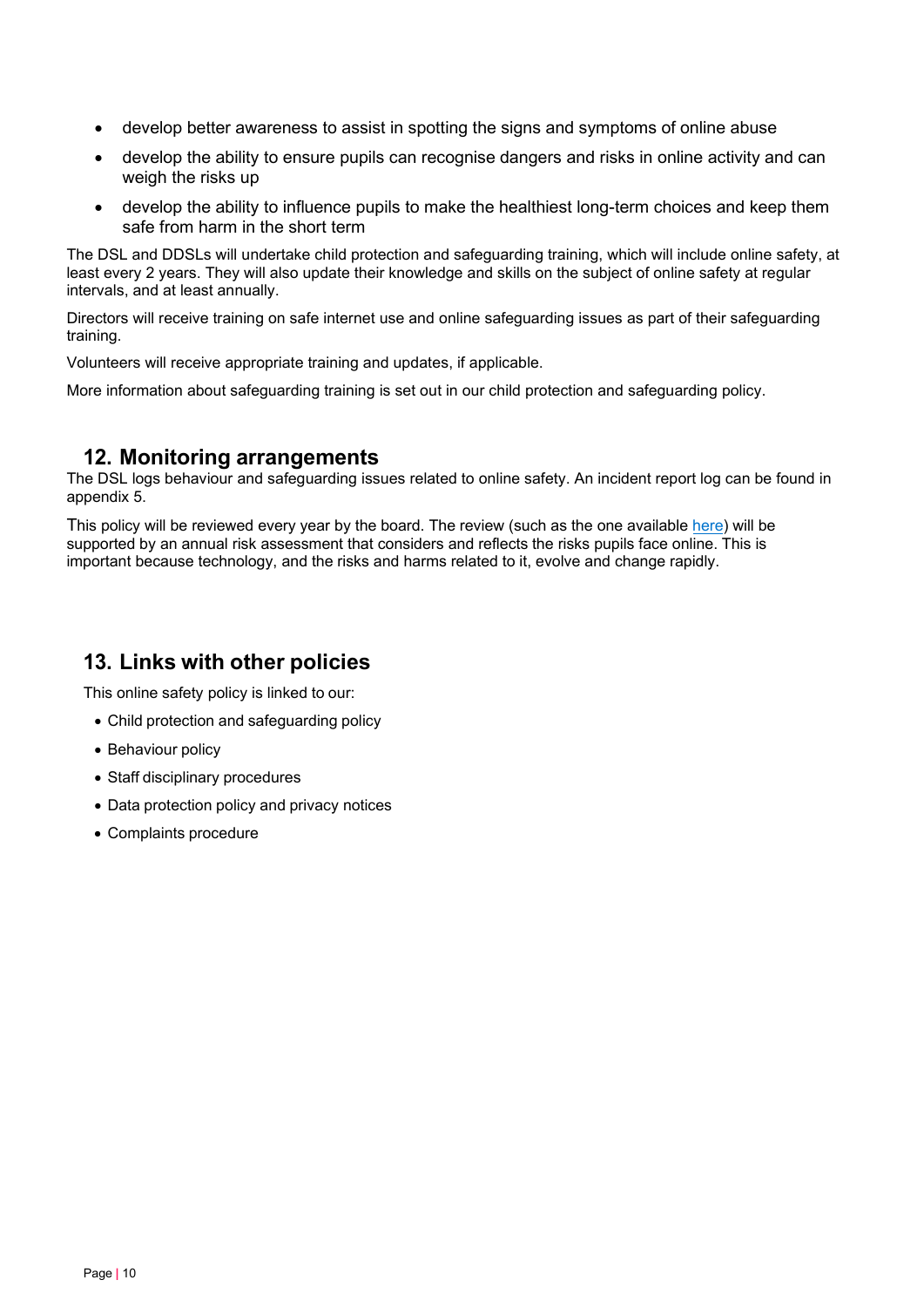Internet acceptable use policy

• Anti- Bullying Policy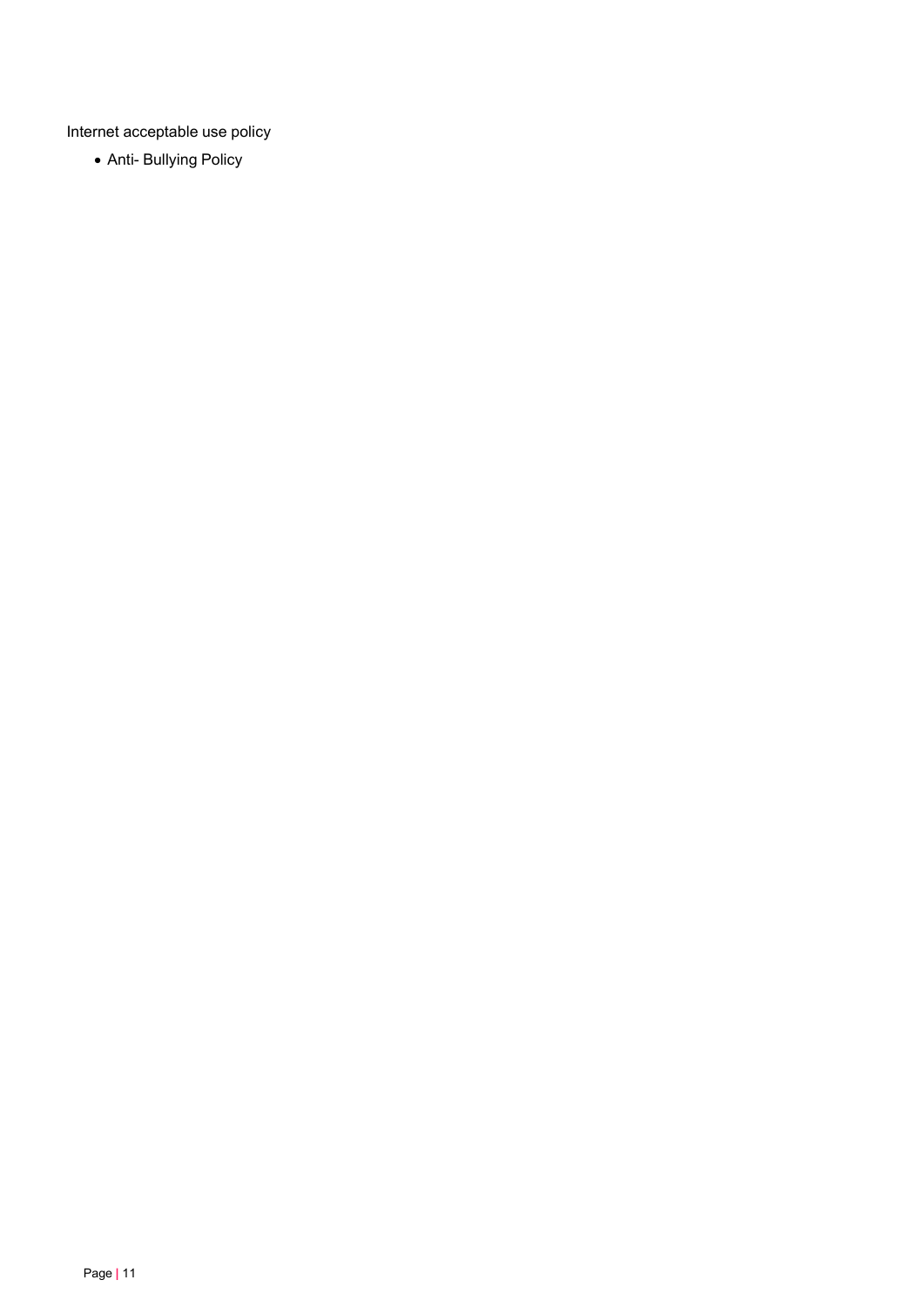## <span id="page-11-0"></span>**Appendix 1: KS3 and KS4 acceptable use agreement (pupils and parents/carers)**

#### ACCEPTABLE USE OF THE SCHOOL'S ICT SYSTEMS AND INTERNET: AGREEMENT FOR PUPILS AND PARENTS/CARERS

#### **Name of pupil:**

#### **I will read and follow the rules in the acceptable use agreement policy**

#### **When I use the school's ICT systems (like computers) and get onto the internet in school I will:**

- Always use the school's ICT systems and the internet responsibly and for educational purposes only
- Only use them when a teacher is present, or with a teacher's permission
- Keep my username and passwords safe and not share these with others
- Keep my private information safe at all times and not give my name, address or telephone number to anyone without the permission of my teacher or parent/carer
- Tell a teacher (or sensible adult) immediately if I find any material which might upset, distress or harm me or others
- Always log off or shut down a computer when I'm finished working on it

#### **I will not:**

- Access any inappropriate websites including: social networking sites, chat rooms and gaming sites unless my teacher has expressly allowed this as part of a learning activity
- Open any attachments in emails, or follow any links in emails, without first checking with a teacher
- Use any inappropriate language when communicating online, including in emails
- Log in to the school's network using someone else's details
- Arrange to meet anyone offline without first consulting my parent/carer, or without adult supervision

#### **If I bring a personal mobile phone or other personal electronic device into school:**

- I will not use it during lessons, tutor group time, clubs or other activities organised by the school, without a teacher's permission
- I will use it responsibly, and will not access any inappropriate websites or other inappropriate material or use inappropriate language when communicating online

#### **I agree that the school will monitor the websites I visit and that there will be consequences if I don't follow the rules.**

| Signed (pupil):                                                                                                                                                                                                                                                                                                                                                              | Date: |  |
|------------------------------------------------------------------------------------------------------------------------------------------------------------------------------------------------------------------------------------------------------------------------------------------------------------------------------------------------------------------------------|-------|--|
| <b>Parent/carer's agreement:</b> I agree that my child can use the school's ICT systems and internet when<br>appropriately supervised by a member of school staff. I agree to the conditions set out above for pupils<br>using the school's ICT systems and internet, and for using personal electronic devices in school, and will<br>make sure my child understands these. |       |  |
| Signed (parent/carer):                                                                                                                                                                                                                                                                                                                                                       | Date: |  |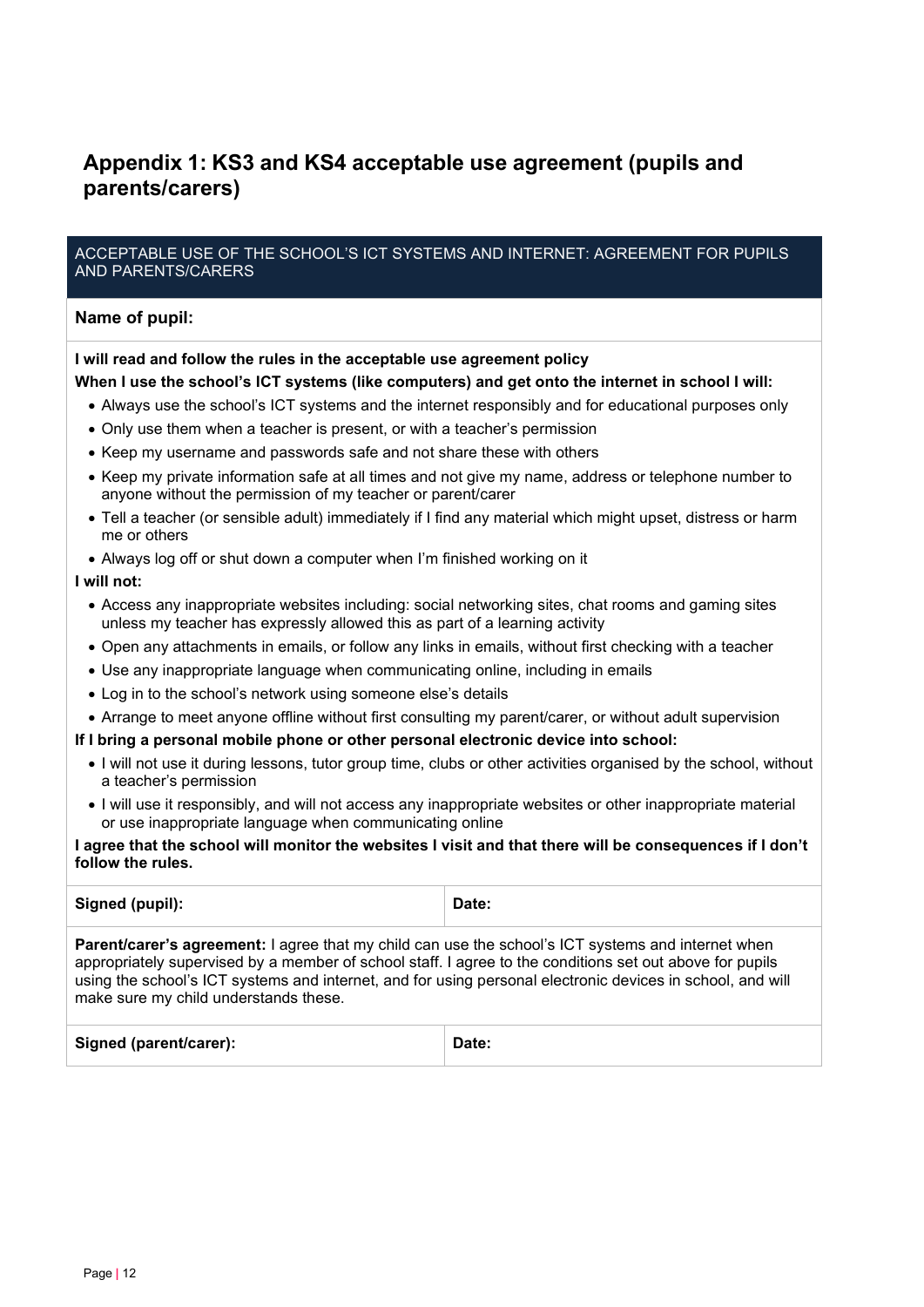## <span id="page-12-0"></span>**Appendix 2: acceptable use agreement (staff, governors, volunteers and visitors)**

ACCEPTABLE USE OF THE SCHOOL'S ICT SYSTEMS AND INTERNET: AGREEMENT FOR STAFF, GOVERNORS,VOLUNTEERS AND VISITORS

**Name of staff member/governor/volunteer/visitor:**

**When using the school's ICT systems and accessing the internet in school, or outside school on a work device (if applicable), I will not:**

- Access, or attempt to access inappropriate material, including but not limited to material of a violent, criminal or pornographic nature (or create, share, link to or send such material)
- Use them in any way which could harm the school's reputation
- Access social networking sites or chat rooms
- Use any improper language when communicating online, including in emails or other messaging services
- Install any unauthorised software, or connect unauthorised hardware or devices to the school's network
- Share my password with others or log in to the school's network using someone else's details
- Take photographs of pupils without checking with teachers first
- Share confidential information about the school, its pupils or staff, or other members of the community
- Access, modify or share data I'm not authorised to access, modify or share
- Promote private businesses, unless that business is directly related to the school

I will only use the school's ICT systems and access the internet in school, or outside school on a work device, for educational purposes or for the purpose of fulfilling the duties of my role.

I agree that the school will monitor the websites I visit and my use of the school's ICT facilities and systems.

I will take all reasonable steps to ensure that work devices are secure and password-protected when using them outside school, and keep all data securely stored in accordance with this policy and the school's data protection policy.

I will let the designated safeguarding lead (DSL) and ICT manager know if a pupil informs me they have found any material which might upset, distress or harm them or others, and will also do so if I encounter any such material.

I will always use the school's ICT systems and internet responsibly, and ensure that pupils in my care do so too.

#### **Signed (staff member/governor/volunteer/visitor): Date:**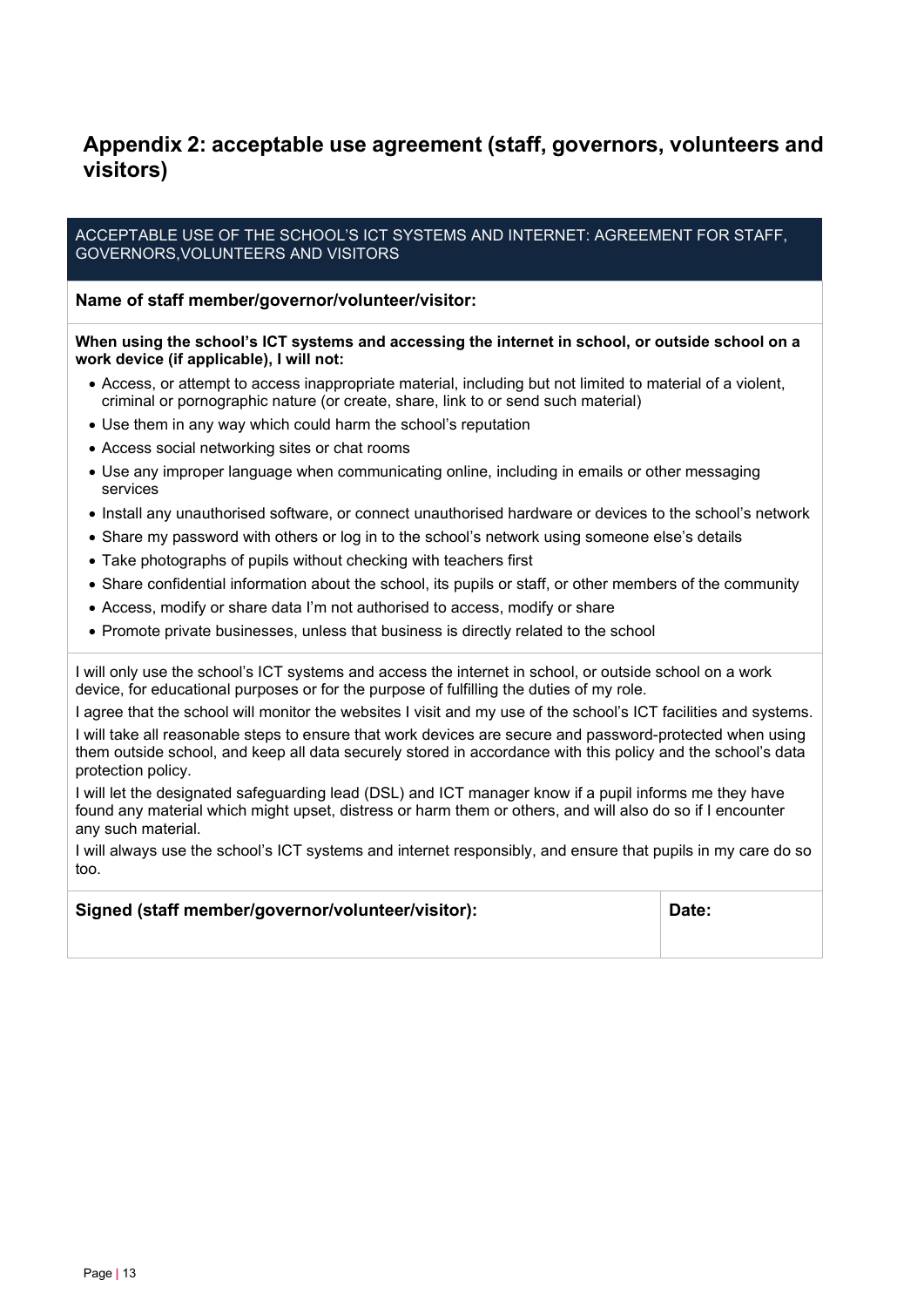## <span id="page-13-0"></span>**Appendix 4: online safety training needs – self audit for staff**

| ONLINE SAFETY TRAINING NEEDS AUDIT                                                                               |                                    |  |  |
|------------------------------------------------------------------------------------------------------------------|------------------------------------|--|--|
| Name of staff member/volunteer:                                                                                  | Date:                              |  |  |
| Question                                                                                                         | Yes/No (add comments if necessary) |  |  |
| Do you know the name of the person who has lead<br>responsibility for online safety in school?                   |                                    |  |  |
| Are you aware of the ways pupils can abuse their<br>peers online?                                                |                                    |  |  |
| Do you know what you must do if a pupil approaches<br>you with a concern or issue?                               |                                    |  |  |
| Are you familiar with the school's acceptable use<br>agreement for staff, volunteers, governors and<br>visitors? |                                    |  |  |
| Are you familiar with the school's acceptable use<br>agreement for pupils and parents?                           |                                    |  |  |
| Do you regularly change your password for accessing<br>the school's ICT systems?                                 |                                    |  |  |
| Are you familiar with the school's approach to tackling<br>cyber-bullying?                                       |                                    |  |  |
| Are there any areas of online safety in which you<br>would like training/further training?                       |                                    |  |  |